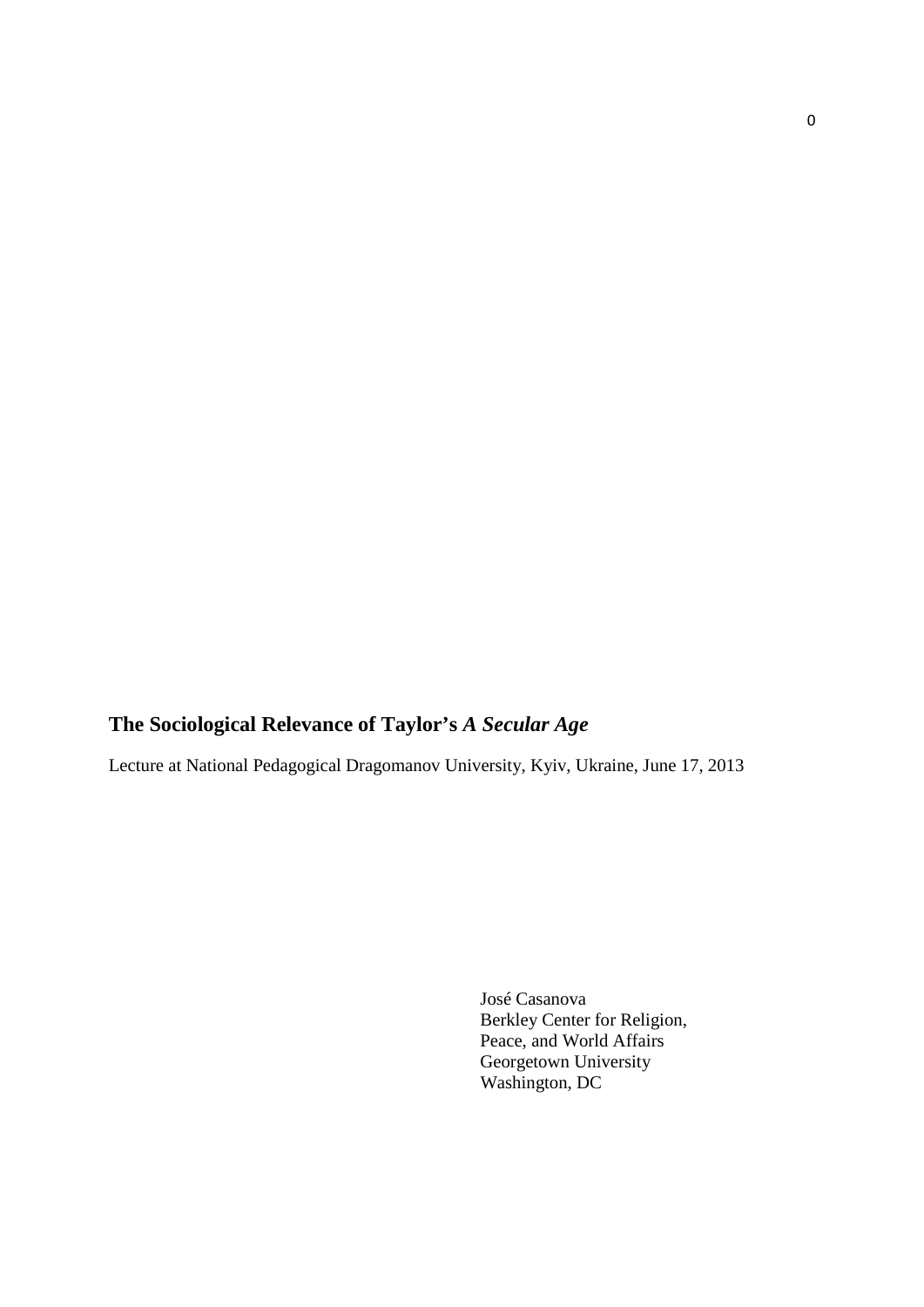- I am not a philosopher. I am a sociologist. I am going to concentrate in my presentation on the sociological relevance of Taylor's *A Secular Age*
- The larger significance of the work resides in the fact that it has forced not only philosophers, but theologians, social scientists and historians to rethink our conceptions of the modern secular world
- The sociological relevance of *A Secular Age* rests on three dimensions:

I.- It offers the best genealogical account of the long-term historical processes of secularization that culminate in our secular age

II.- Its focus on phenomenological experience, on the conditions of belief and unbelief, opens up new possibilities for a comparative historical analysis of processes of secularization which can better account for divergent religious and secular outcomes in different contexts

III.- The globalization of the immanent frame offers a more flexible framework for the conceptualization of multiple modernities than traditional sociological theories of functional differentiation

• Let me elaborate on each of these three propositions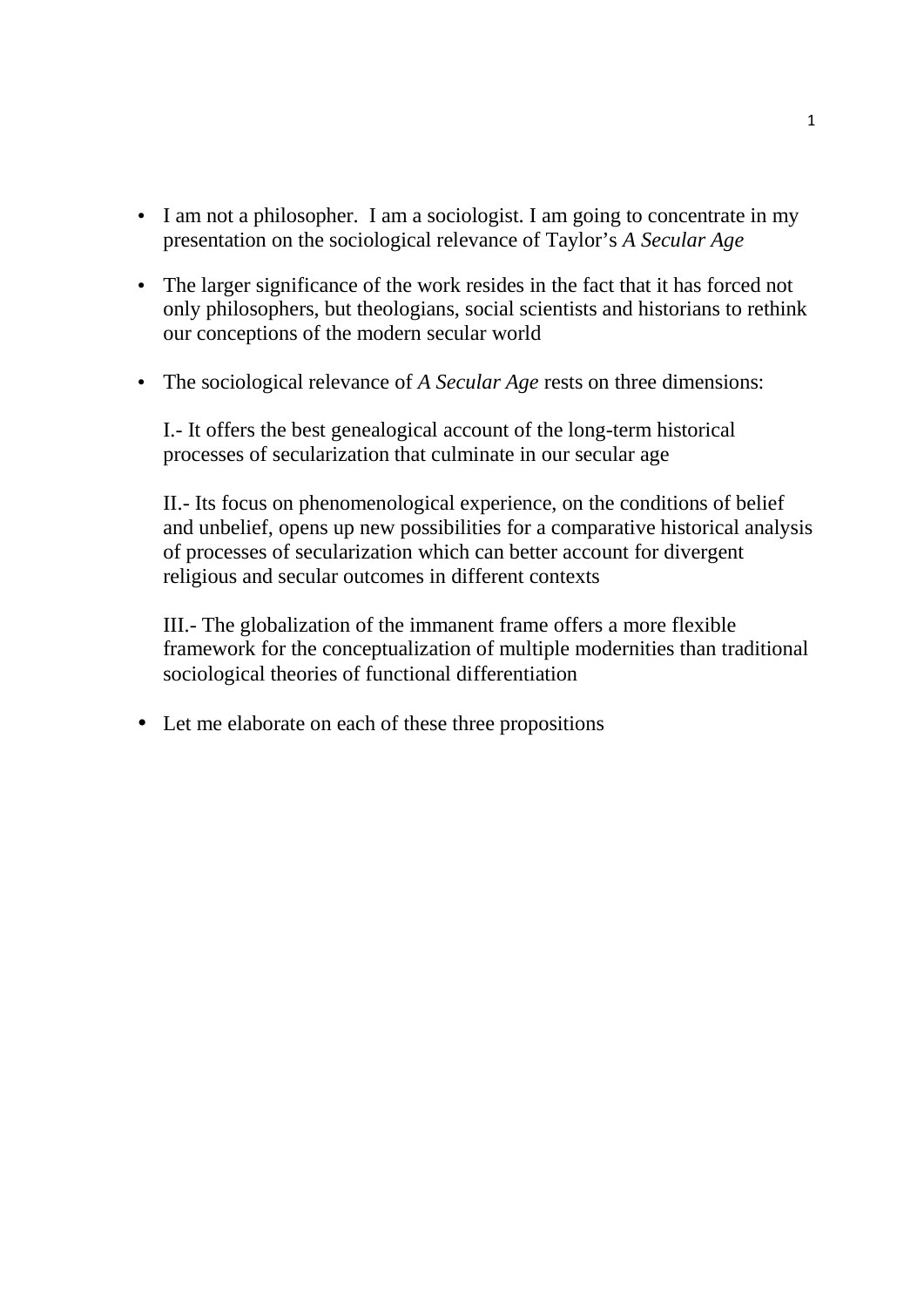## **I.- Taylor's Rich and Complex Genealogical Account**

- *A Secular Age* offers the best analytical, phenomenological and genealogical account we have of our modern secular condition
- Analytically, it explains with distinct clarity the structural interlocking constellation of the cosmic, social and moral orders that constitute the self sufficient immanent frame within which we are constrained to live and experience our lives, secular as well as religious
- All three orders, the cosmic, the social, and the moral are understood as purely immanent secular orders, devoid of transcendence, and thus functioning *etsi Deus non daretur*
- This phenomenological experience constitutes our age paradigmatically as a secular one, irrespective of the extent to which people living in this age may still hold religious or theistic beliefs
- Phenomenologically, Taylor explores the changes in the "conditions of belief" and in the "pre-ontological" context of understanding
- In order to explain the change from a Christian society around 1500CE when belief in God was unchallenged, "naïve" and taken for granted, to a post- Christian society today in which belief in God becomes increasingly problematic
- Phenomenologically, the anthropocentric change in the conditions of belief that accompanies the emergence of modern secular self-sufficient humanism is experienced as a process of maturation and growth, as a "coming of age" and as progressive emancipation
- Modern unbelief is not simply a condition of absence of belief, nor merely indifference. It is a historical condition that requires the perfect tense, "a condition of 'having overcome' the irrationality of belief."
- This experience serves to ground our modern immanent "stadial" consciousness"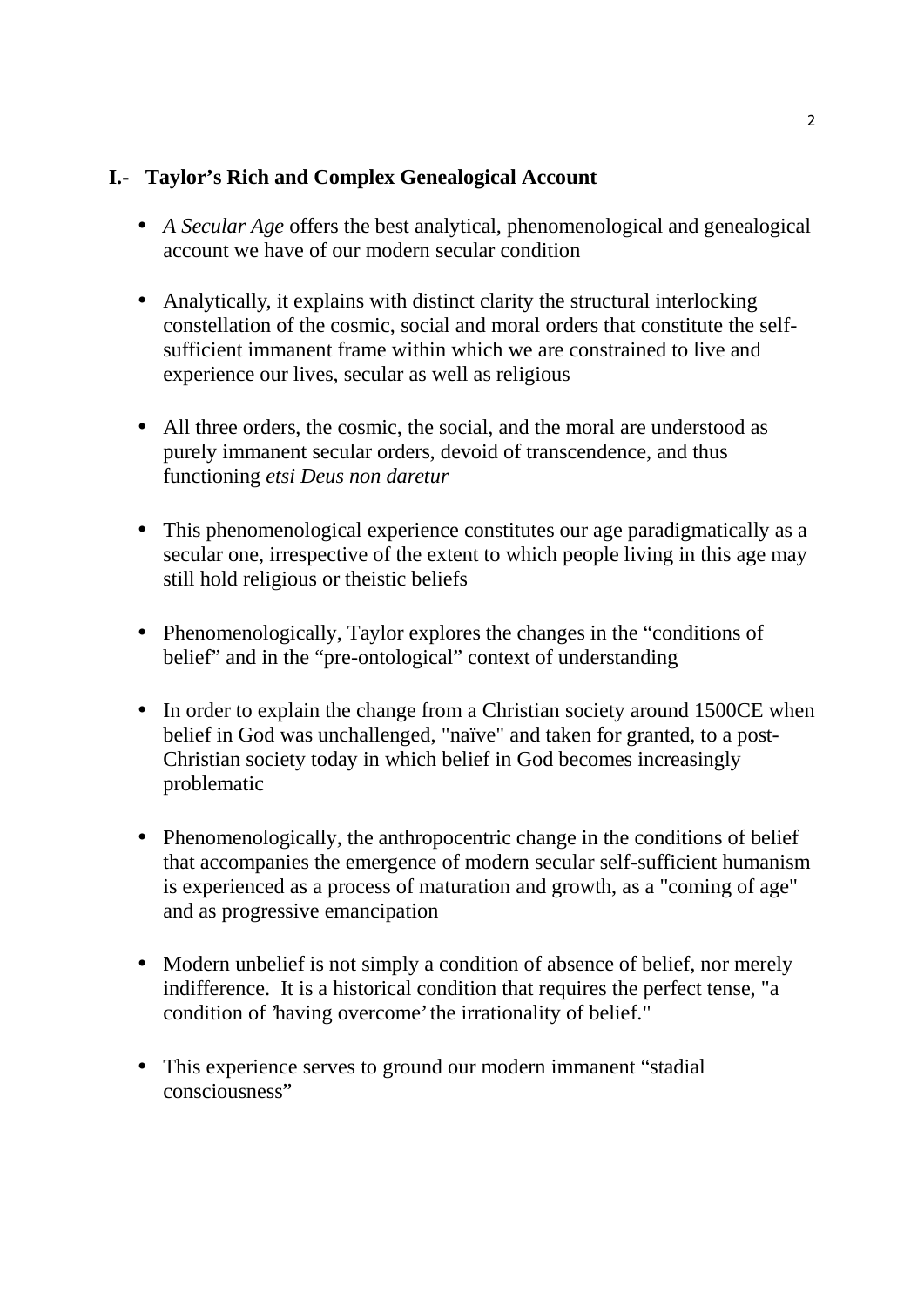• Ouoting Taylor:

"This powerful understanding of an inescapable impersonal order, uniting social imaginary, epistemic ethic, and historical consciousness, becomes one of the (in a sense unrecognized) *idées forces* of the modern age"

- For that very reason, all analytical and phenomenological accounts of modernity are irremediably also grand narratives, indeed are always embedded in some genealogical account
- Taylor's rich and complex genealogical account is written in conscious opposition to the post-modern illusion of being able to free ourselves from grand narratives
- The superiority of Taylor's account rests in its ability to integrate successfully the valid insights of the competing genealogical accounts
- The genealogical accounts of modernity can be grouped into four basic types:
	- 1) The triumphant secularist and anthropocentric progressive stories of enlightenment and emancipation of the secular spheres from religion. The soviet museums of atheism serve as radical illustration
	- 2) The inverse negative philosophies of history, counter-Enlightenment narratives, and Catholic traditionalist defenses of a lost normative age
	- 3) The self-congratulatory post-millennial identifications of Western modernity and Christian civilization that tend to interpret secular modernity as a process of internal secularization and progressive institutionalization of Christian principles and norms
	- 4) Their opposite Nietzschean-derived critical genealogies of modernity which question the legitimacy of the modern secular age and its disciplinary and civilizing project precisely because of its bastard Christian lineage
- Taylor acknowledges and incorporates the valid insights of each of those accounts but faults them for their partial one-sided focus and uni-directional teleology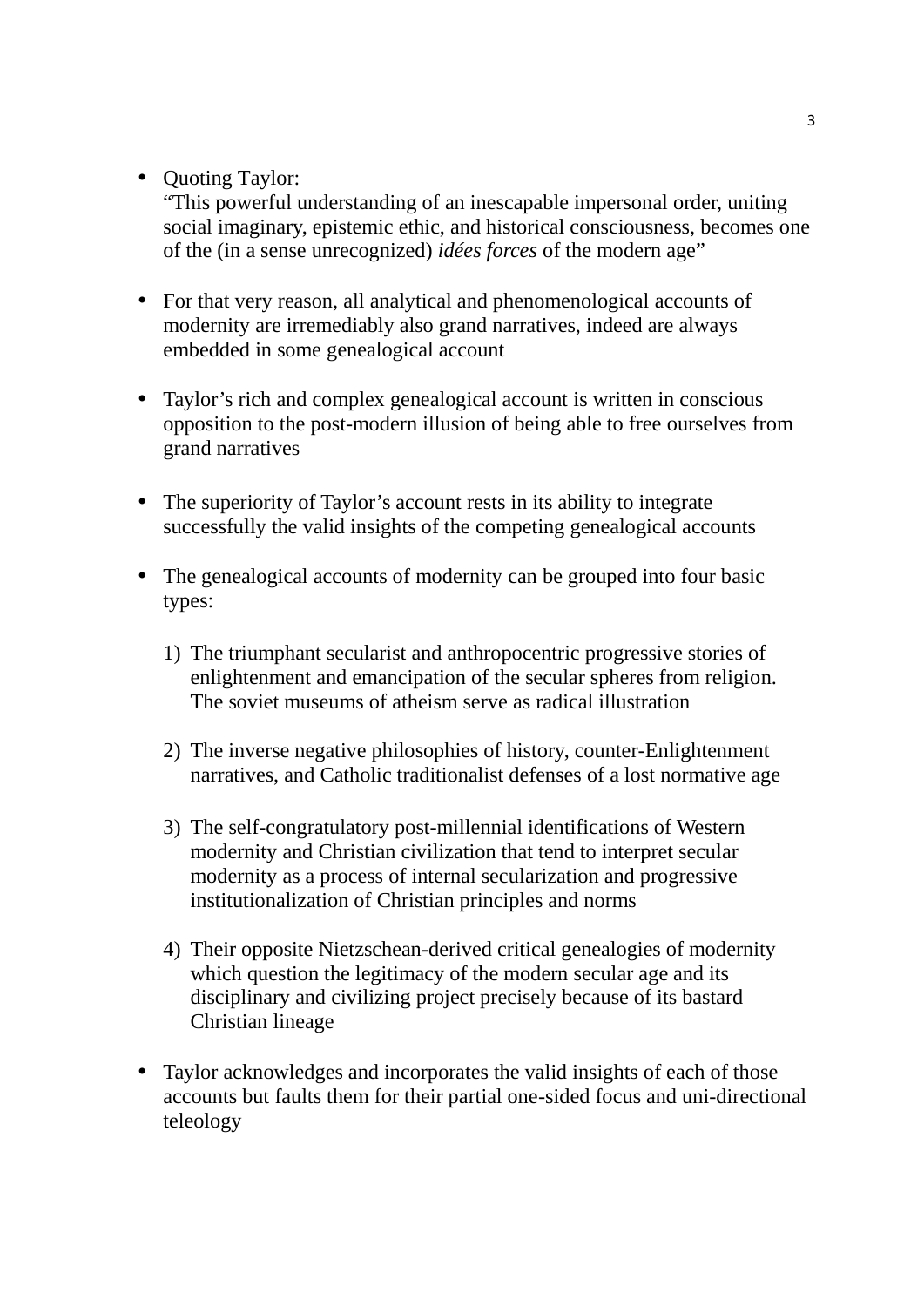- Secularist genealogies of modernity are versions of what Taylor calls "subtraction theories." The assumption that the secular is the natural anthropological substratum that is revealed when the super-structural addition of religion is lifted
- Secularist accounts that view unbelief as the simple result of scientific progress and rational inquiry, which naturally undermine religious worldviews, are blind to the Christian roots of the process of secularization, to the repeated Christian dynamics of disciplinary inner-worldly transformation and to the Christian moral energies which have fed much of the process of modern reform
- Taylor also wants to distance his account from "Catholic Intellectual Deviation stories" and from all Protestant identifications of modernity as Christian
- Intellectual genealogies leave out the entire Reform Master Narrative, which is central to Taylor's account
- Reform actually begins within Latin Christendom well before the Protestant Reformation and is identified with "the thrust to complete the Axial revolution"
- For Taylor, "Reform not only disenchants, but disciplines and re-orders life and society"
- The sanguine identification of Protestant Christianity and modern civilization rightly points to the close connection between Christian Reformation and all modern processes of disciplinary and civilizing reform
- Without a phenomenological account of the sources and motives for the anti- Christian anger, which is so evident in the Enlightenment critique of religion and is so central to radical versions of modern secular humanism, no genealogical account of the secular age can be fully convincing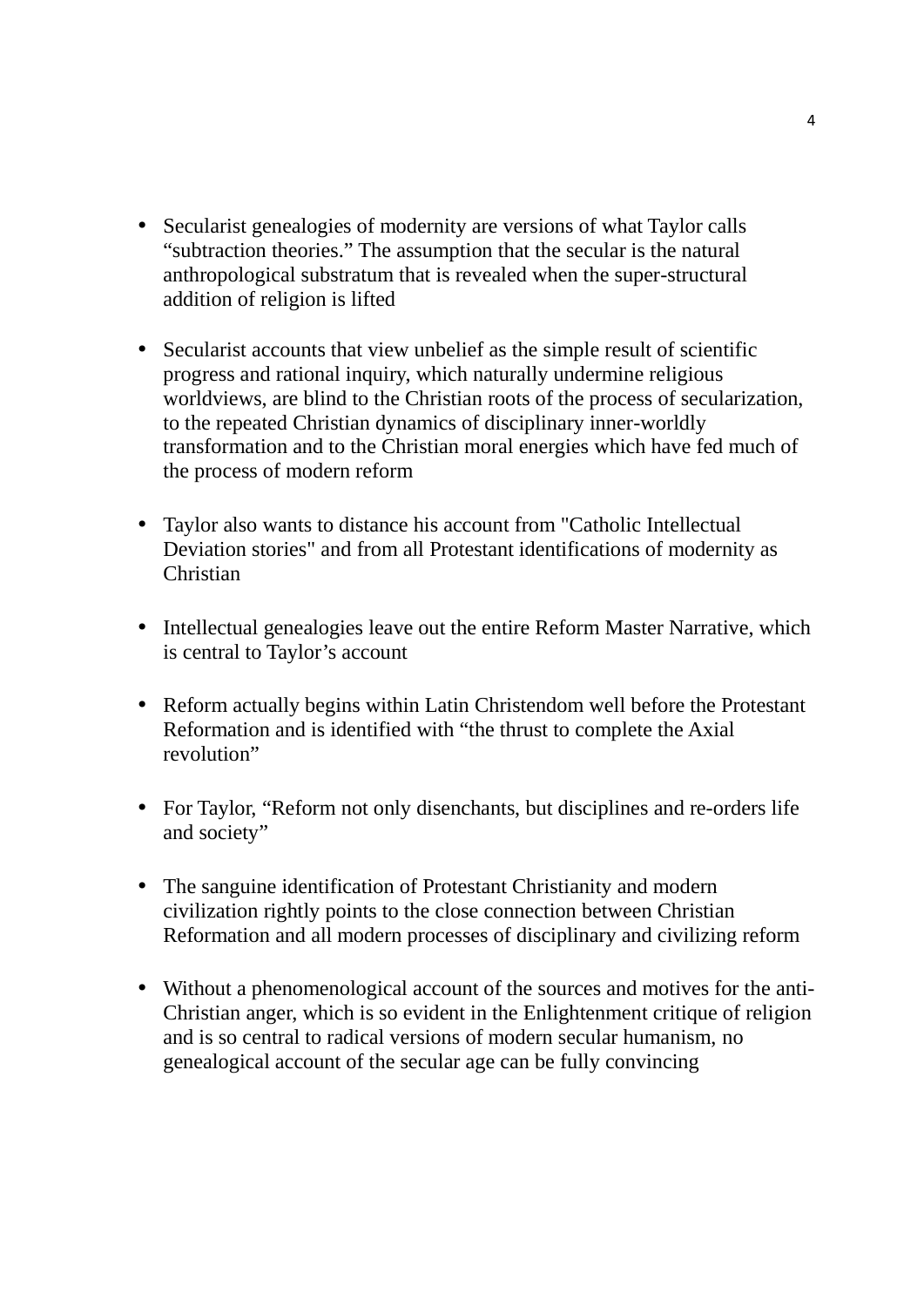- Taylor's narrative pays equal attention to the "invaluable gains" and the "grievous losses," the Christian self-mutilation, and the homogenizing conformity which accompanies the triumph of secularity and of the immanent frame.
- Wary of all narratives of simple, cost-free suppression and supersession
- "No place for unproblematic breaks with a past which is simply left behind us"
- The "immanent Counter-Enlightenment," grounded in neo-Nietzchean critiques of modernity, offers a revolt against the allegiance to the moral order and the affirmation of ordinary life that exclusive humanism inherited from the Christian tradition
- This rebellion against the exclusive humanism of modern culture gives primacy to the aesthetic and involves a new valorization of death and at times of violence.
- It also rejects all ontically-grounded understandings of transcendence and therefore serves to further reinforce the immanent frame
- Nieztschean-derived genealogical accounts of Western modernity
- Such as K. Loewith's critique of modern philosophies of history as secularized Christian eschatology or
- C. Schmitt's critique of modern political categories as secularized Christian theological concepts
- In turn provoke passionate defenses of the legitimacy of the modern secular age and its exclusive humanism, as in Blumenberg's thesis of human self assertion
- Which in turn provoke the spirited defense of Christan apologists who see the superiority of Christianity and Christian civilization precisely in its virtuous association with secular modernity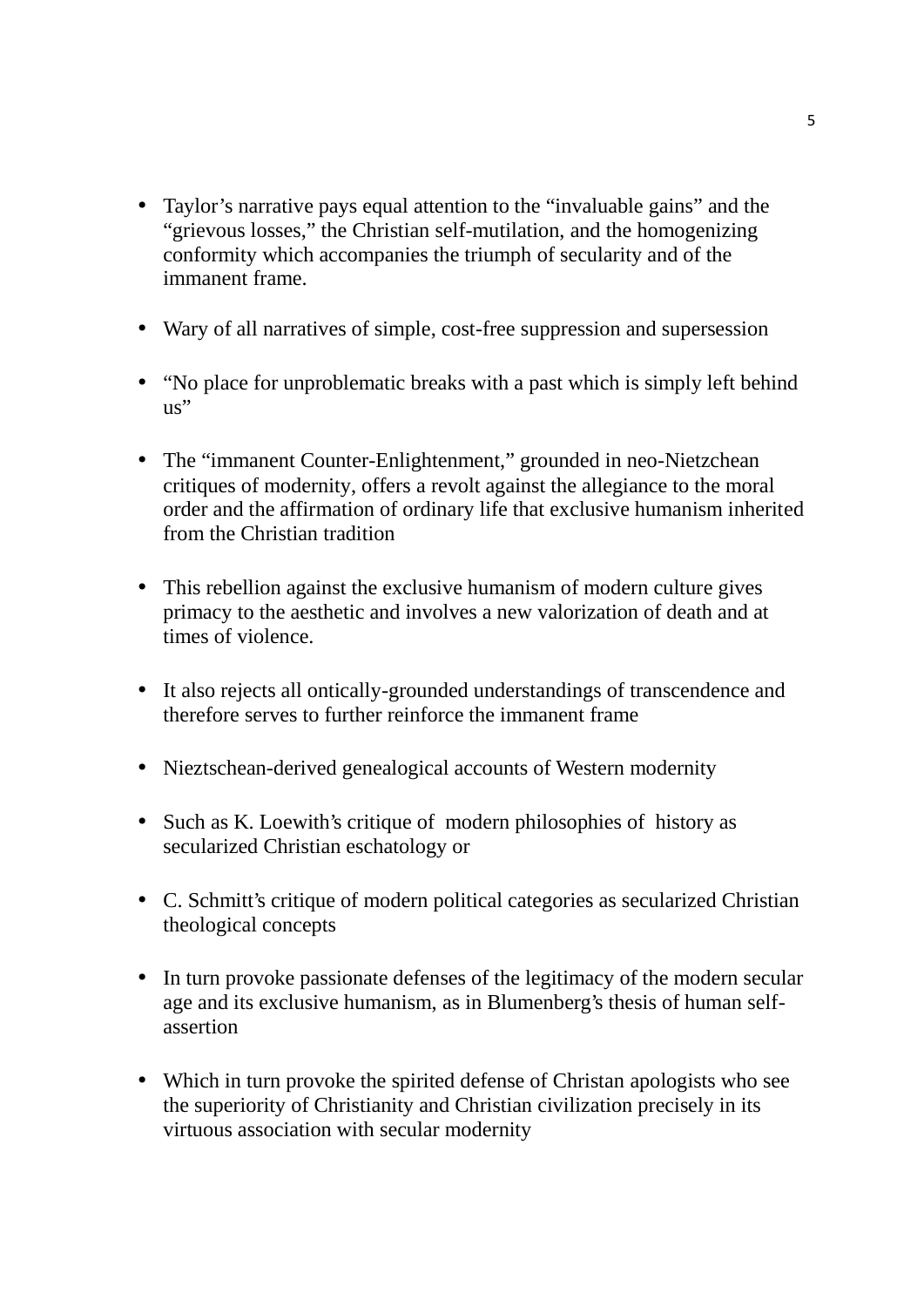- Which in turn provoke the critiques of Christian or Aristotelian traditionalists and so on in circular fashion
- Taylor's complex genealogical account is able to cut through the whole debate, indeed to transcend it, recognizing valid insights and uncritical blindness in each of the positions
- The polemic responses serve as illustration of the kind of de-stabilization which is built into the contingent historical process of secularization

## **II.- Diverse Phenomenological Experiences of the Institutionalization of the Immanent Frame**

- The very first paragraph of *A Secular Age* refers to "the 'we' who live in the West, or perhaps Northwest, or otherwise put, the North Atlantic world - although secularity extends also partially, and in different ways, beyond this world"
- This paragraph raises two important questions for a comparative analysis of secularization:
	- a) Is the phenomenological experience of belief and unbelief similar across the North Atlantic world?
	- b) Is the phenomenological experience of secularity beyond the West similar to the Western phenomenological experience
- While Taylor's own analysis does not take such a direction, his phenomenological approach offers a way of explaining what used to be called "American exceptionalism" and now is increasingly viewed as "European exceptionalism"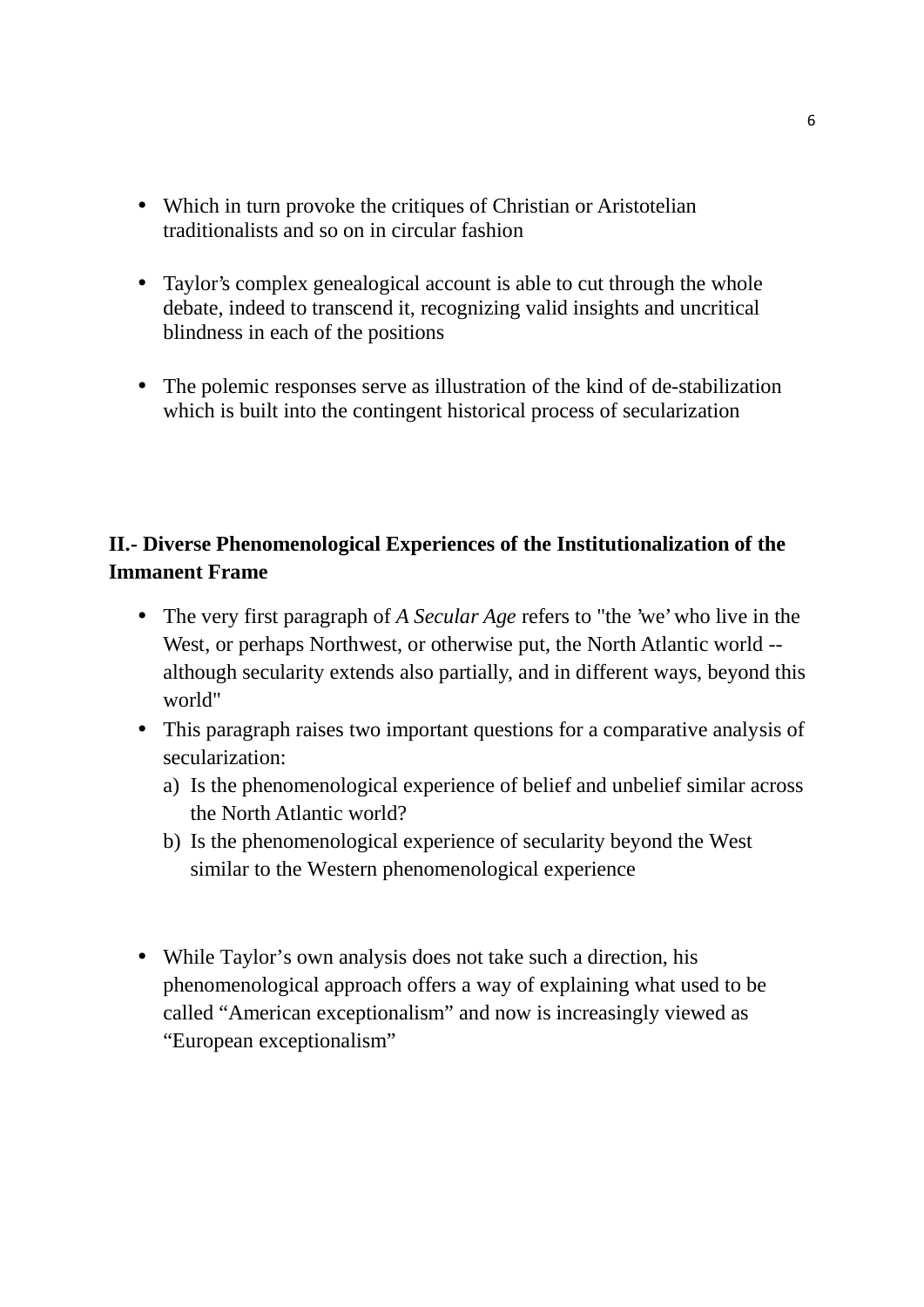- Both point to the radical bifurcation in the religious situation today between Western societies on both sides of the North Atlantic, that is, between the radical secularity of European societies and the predominant condition of religious belief in the United States
- The question can also be reformulated as that of the relation between Taylor's "secularity 3" and "secularity 2," that is, between the pre ontological phenomenological conditions of belief and the actual empirical phenomenological experience of belief among ordinary people
- Traditional sociological theories of secularization explained the decline of religious belief, that is, secularity 2, as a quasi-natural outcome of processes of modernization without any phenomenological mediation
- In fact sociological theories tend to explain what David Martin has termed "nouns of process" such as "secularization" by reference to other nouns of process such as "modernization," "rationalization," "urbanization," "individuation" etc.
- Similar processes of modernization are supposed to produce similar secularization results quasi-automatically without the need for any other mediation
- Taylor's analysis offers a way of taking into account the diverse phenomenological experiences connected to similar processes of modernization.
- A reformulation of Taylor's Durkheimian theory of stages of social integration could serve to offer a convincing sociological explanation of American exceptionalism
- **If** the European secularist stadial consciousness is actually linked to the historical phenomenological experience of having progressed from a paleo- Durkheimian confessional Christian dispensation to a neo-Durkheimian national-secular one

and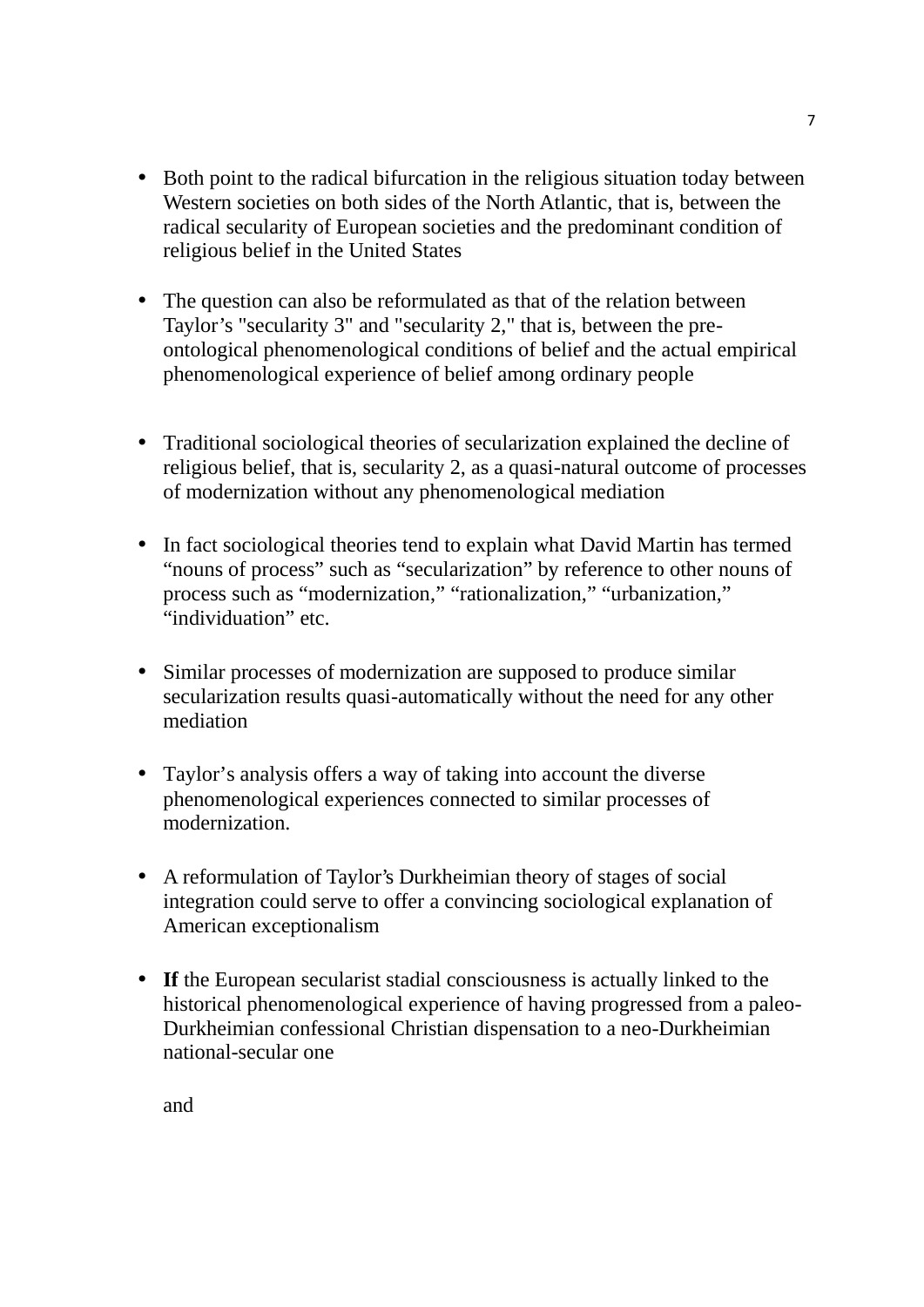- **If** becoming secular in Europe means becoming "unchurched" or de confessionalized by giving up membership or at least active participation in "the church,"
- This may explain why Americans generally lack such a secularist stadial consciousness
- While Europeans tend to identify being "modern" with being secular, Americans tend to identify being "modern" with being religious
- People in the United States did not have to overcome either the established ecclesiastical institutions or the paleo-Durkheimian conditions of belief of the old European ancient regimes
- The United States were born as a brand new modern secular republic
- Its very foundation coincides with "the age of mobilization" in the sense that religious mobilization and political mobilization are simultaneous and cofoundational in the Christian secular republic
- Consequently, the American Enlightenment and the American civil religion are devoid of the kind of anti-Christian animus which permeates Taylor's genealogical account of exclusive humanism
- The United States did not need to undergo a process of secularization of its political structures and therefore the secular nature of the state is taken for granted as a "natural" phenomenon and not as the outcome of a process of emancipation from a prior paleo-Durkheimian "religious" stage
- The Christianization of the American people did not take the form of enforced "confessionalization" as in Europe, but rather that of evangelical "denominationalism
- Unlike confessional "churches," pluralist voluntary religious "denominations" already share the modern social imaginary and the basic organizing framework of democratic nations, free markets, and media publics, namely that of being voluntary aggregations of individuals pursuing freely their interests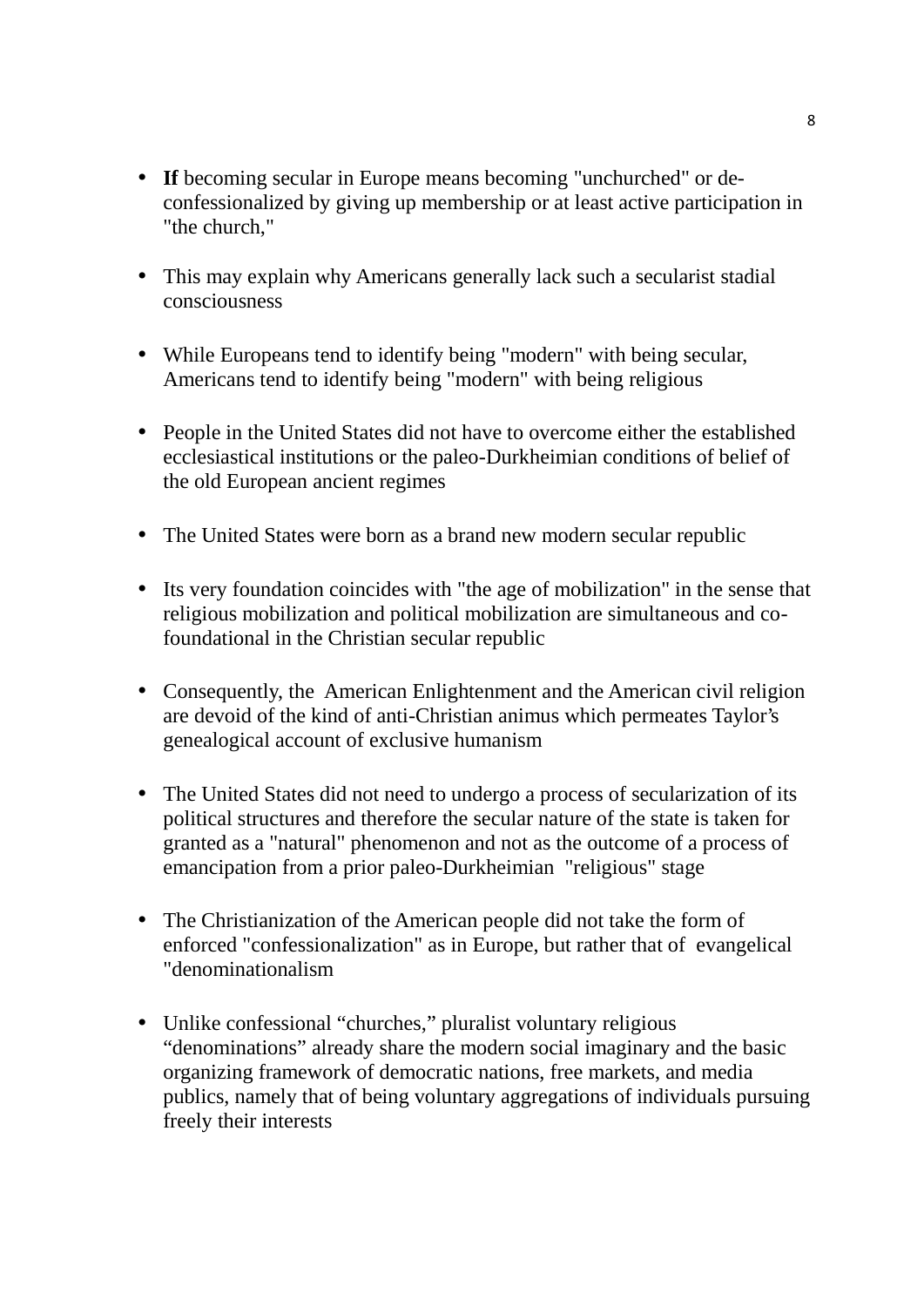- This explains the naturalness with which large proportions of Americans tend to "switch" religious denominations, while the only significant change in religious affiliation in European societies is that of becoming "unchurched"
- Most relevant is the fact that Americans did not need to undergo a process of de-confessionalization in order to enter "the age of authenticity," the third stage in Taylor's stadial model, which corresponds most closely to the phenomenological conditions of belief in a secular age
- In the United States, at least in the sphere of religion, the Age of Authenticity was alredy present and operative in the Second Great Awakening

and

- In the miriad utopian communities and radical spiritual experiments in all directions, which Jon Butler has appropriately and suggestively characterized as "the spiritual hothouse of Ante-Bellum America"
- Modern Americans, at least since Independence, appear to have been "awash" in a sea of faith" (J. Butler)
- If Taylor's stage theory of "paleo" "neo" and "post" Durkheimian social orders does not seem to fit the historical experience of the United States, this could also account for the absence of an stadial historical consciousness that views unbelief as the quasi-natural developmental result of a kind of secular coming of age and of adult maturation
- Without the stadial consciousness of the superiority of unbelief one also may lack the ratchet effect of the antropocentric shift to exclusive humanism
- The nova and supernova effects of the age of authenticity appear to have been operative in the United States from it very beginning, but only to multiply to the nth degree the myriad options of belief rather than those of unbelief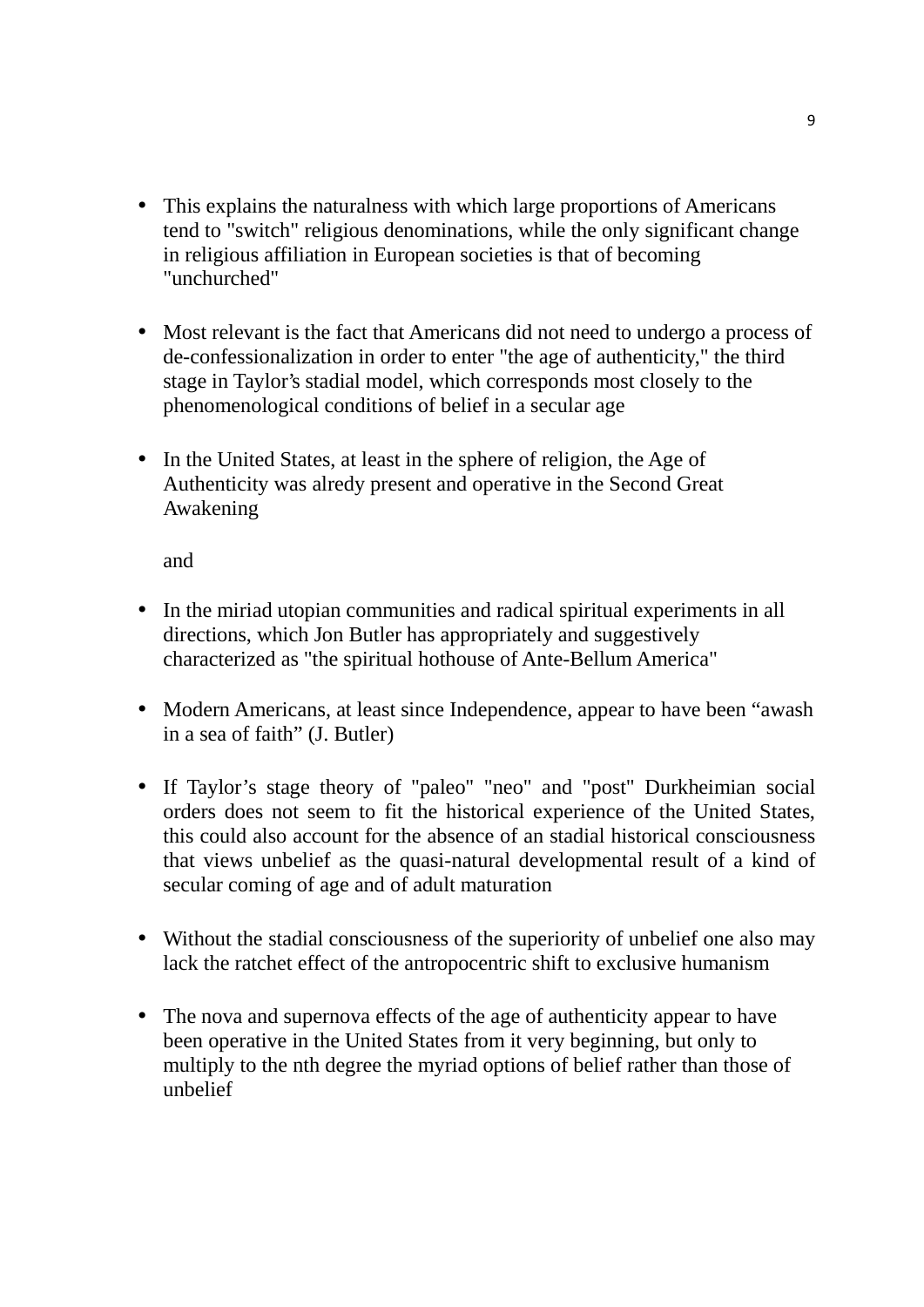- Instead of viewing American patterns as "exceptional," one may turn the table on European theories of American "exceptionalism" which assume that European developments are the norm
- It is the unique historical process of secularization of Latin Christendom which appears to be truly exceptional and unlikely to be reproduced anywhere else in the world with the same phenomenological stadial consequences
- European secularity, one could argue, is the price that European Christianity had to pay in order to institutionalize the secular immanent frame or in the words of Marcel Gauchet, to "exit from religion"
- It is an open question which types of phenomenological experiences, religious as well as secular, accompany the process of institutionalization of the immanent frame in the rest of the world
- No need for a theory of European "exceptionalism" which assumes that secularity is a singular European phenomenon, unknown in the rest of the world, other than among Westernized elites, so that the global condition is supposed to be one of de-secularization of the world and widespread religious revival (P. Berger)
- It is an open question when and where processes of modernization are accompanied by irreligious secularity, as in Europe, and when are they accompanied by patterns of religious and secular pluralization, as in the United States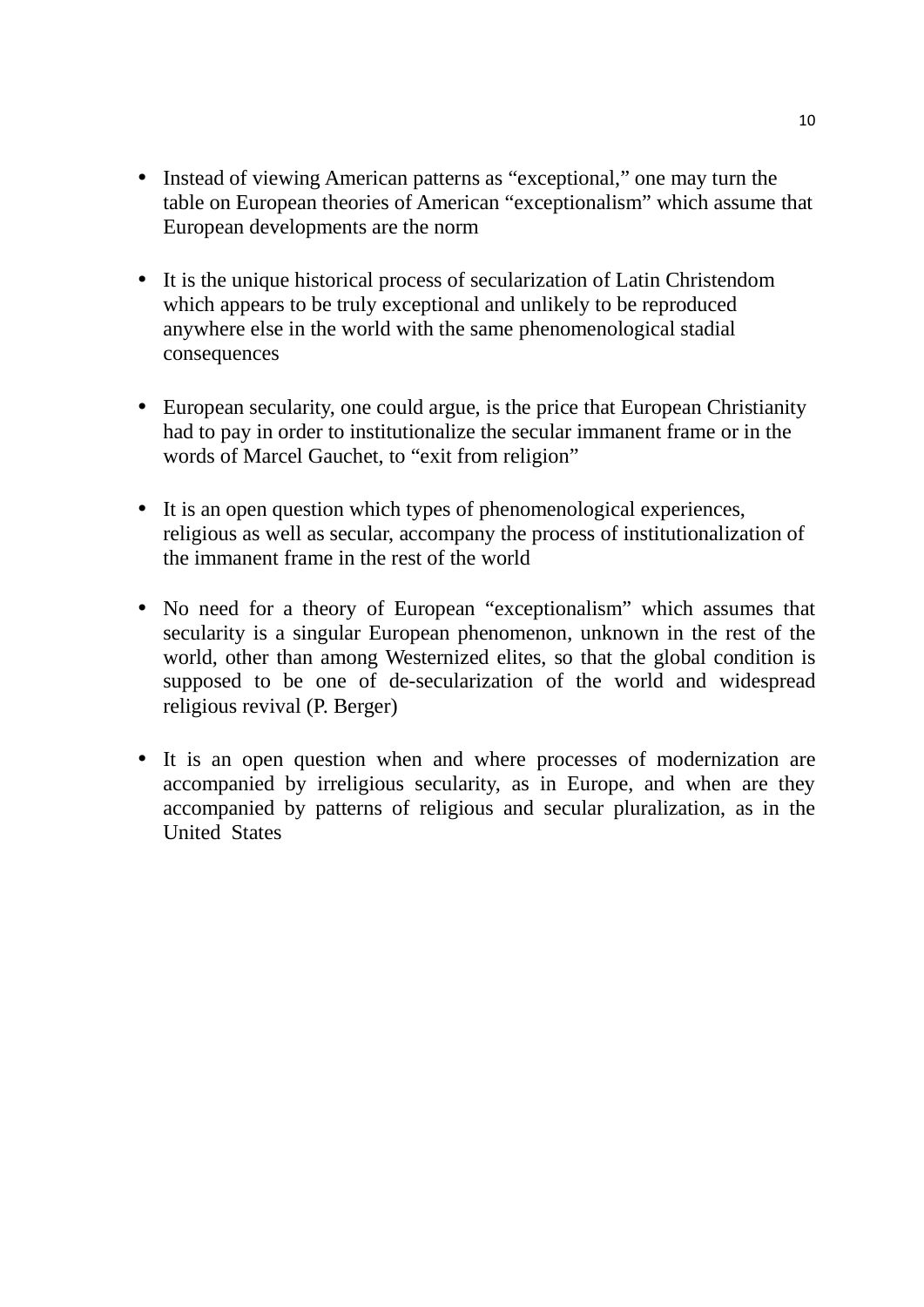## **III.- The Globalization of the Secular Immanent Frame: Diverse Religious Dynamics and Multiple Modernities**

- The particular historical pattern of Western Christian secularization became globalized not through processes of functionalist differentiation but through the equally particular historical process of European colonial expansion
- The process of European colonial expansion encountered not only so-called "primitive" pre-axial cultures, but also other post-axial civilizations with very different social imaginaries and their own established patterns of reform, in accordance with their own particular axial civilizational principles and norms
- The outcomes that will result from these long historical dynamics of intercivilizational encounters, conflicts, borrowings, accommodations and *aggiornamentos*, change across time and from civilization to civilization
- The very pattern of Western secularization cannot be fully understood if one it ignores the crucial significance of the colonial encounter in European developments
- Even much of the master reform process of medieval Christianity and the renaissance and recovery of the memory of clasical civilization as an integral part of the collective European past, are not fully intelligible without taking into account the encounter with, and the many borrowings from Islam
- Any comprehensive narrative of the modern civilizing process must take into account the Western European encounter with other civilizations. The very category of civilization in the singular only emerges out of these inter civilizational encounters
- Any discussion of secularization as a global process should start with the reflexive observation, that one of the most important global trends is the globalization of the Western Christian category of "religion" and of the binary classification of reality, "religious/secular," which it entails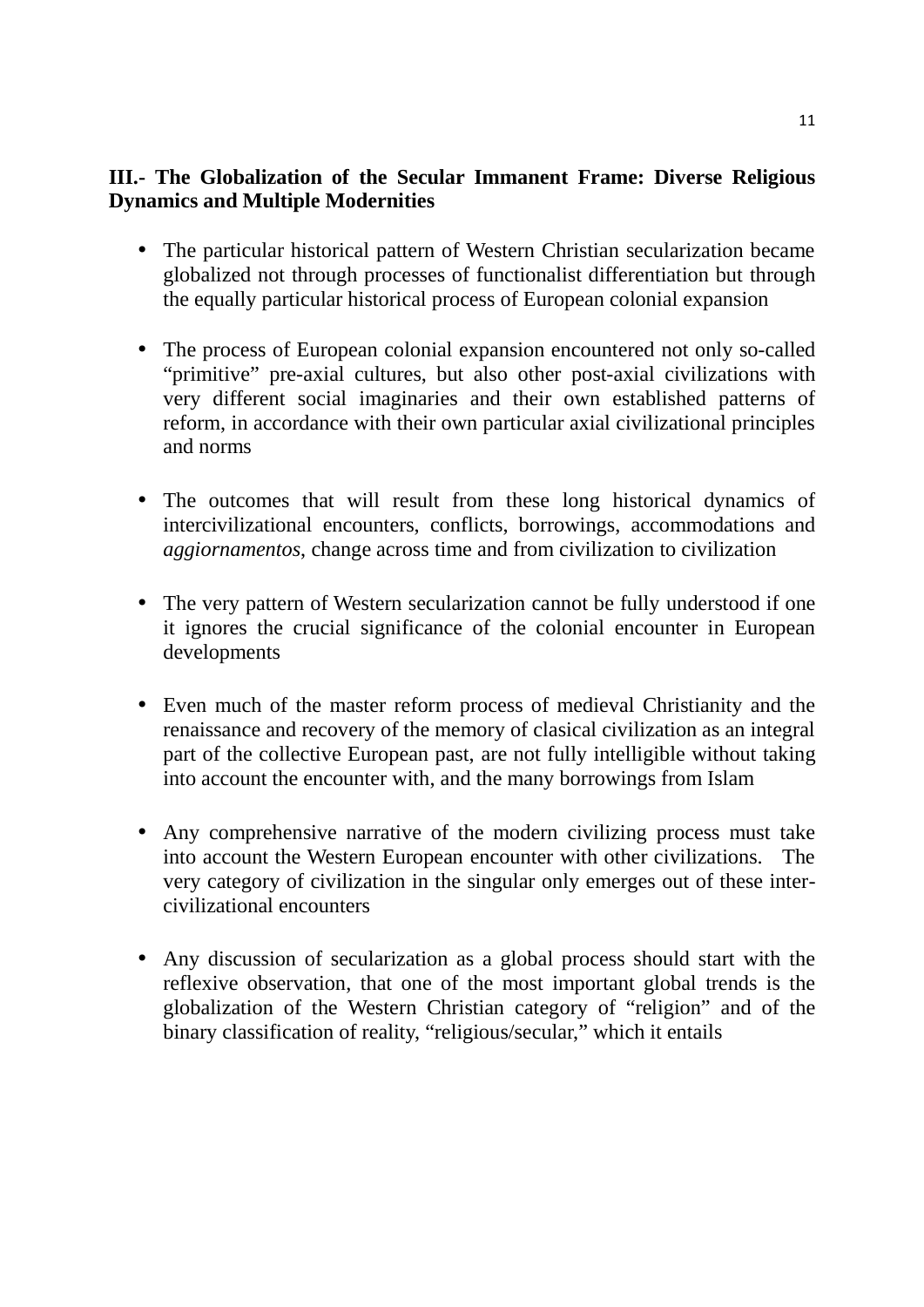- In a sense today the secular immanent frame has become globalized, at least certain aspects of the cosmic order through the globalization of science and technology, certain aspects of the institutional social order of state, market and public sphere, and certain aspects of the moral order through the globalization of individual human rights
- But the globalization of the modern secular immanent always happens as an interactive dynamic transformation and refashioning of pre-existing non- Western civilizational patterns and social imaginaries in conjunction with Western modern secular ones
- Moreover, in the same way as "our" modern secular age is fundamentally and inevitably post-Christian
- The emerging multiple modernities in the different post-axial civilizational areas are likely to be post-Hindu, or post-Confucian, or post-Muslim
- Modernization does not amount simply to a replacement of tradition by secular modernity, but it entails rather a modern refashioning and transformation of already existing civilizational patterns and social imaginaries
- Comparisons of secular Europe and religious America or the evidence of religious revivals around the world make clear that within the same secular immanent frame one can encounter very diverse religious dynamics
- A comparison of Quebec and Brazil, two post-confessional post-Catholic societies illustrate the same dual divergent pattern
- Up to the 1960's, Quebec had been a homogeneous confessional Catholic society, arguably the region with the highest levels of religious belief and practice not only in Canada but in all of North America.
- In one single generation, as a consequence of "the quiet revolution," Quebec underwent a drastic process of secularization. State, nation, and the population of Quebec were de-confessionalized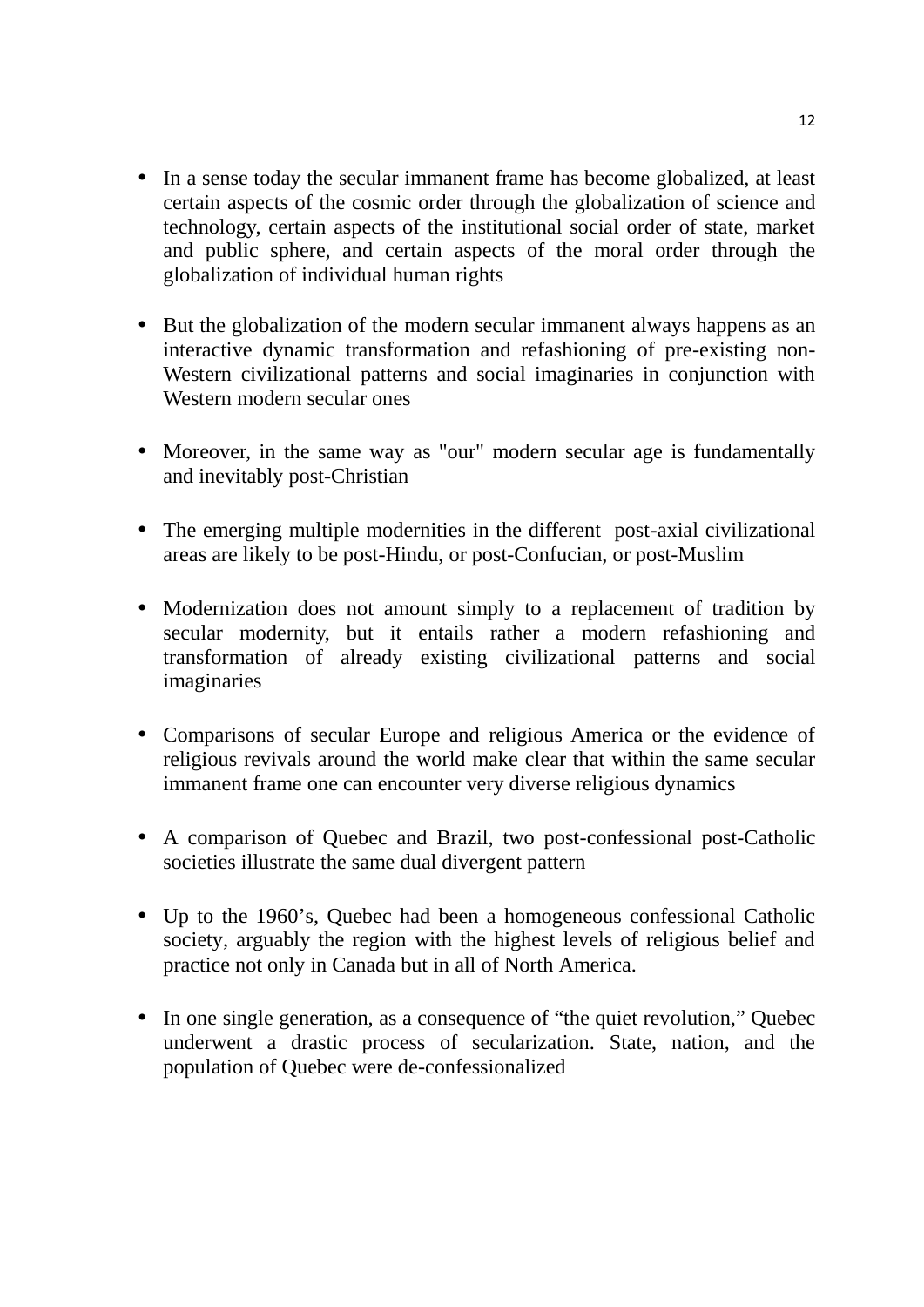- Religious practice and affiliation plummeted and today Ouebec is arguably the most secularized region of North America.
- A population which had been previously homogeneously Catholic had become in short order homogeneously secular and post-Catholic
- As in Western Europe, the only dynamic of religious pluralism was brought in by the new immigrants
- Since the 1960's Brazil has experienced its own quiet secular revolution. Brazil has also ceased being a confessional Catholic society
- But de-confessionalization of state, nation and population has not led to drastic homogeneous secularization but rather to an explosion of religious pluralism of all kinds
- Brazil remains the largest Catholic society and a dynamic center of global Catholicism. But simultaneously it has become a dynamic center of global Pentecostalism and a dynamic global center for the transformation of Afro- American religions
- Sao Paulo and Rio de Janeiro, Brazil's global cities, exhibit increasingly pluralist religious dynamics. One finds side by side divergent Catholic trends from liberation theology to thriving charismatic communities, divergent Protestant trends from the historical denominations to Mormons, Jehovah Witness, Pentecostal churches and Neo-Pentecostal mega-churches, Afro-Brazilian movements such as *Umbanda and Candomblé,* new Amer-Indian religious movements, and immigrant diasporas communities of all kinds, as well as new Brazilian syncretic cults
- While Brazil may be an extreme case, one can observe similar processes of religious pluralization throughout Latin America
- Moreover, a global comparative look at post-colonial global cities throughout Asia, Africa, and Latin America would seem to indicate that the 'new world" paradigm of religious innovation and pluralization appears more adequate and fruitful than the old European paradigm of secularization and religious decline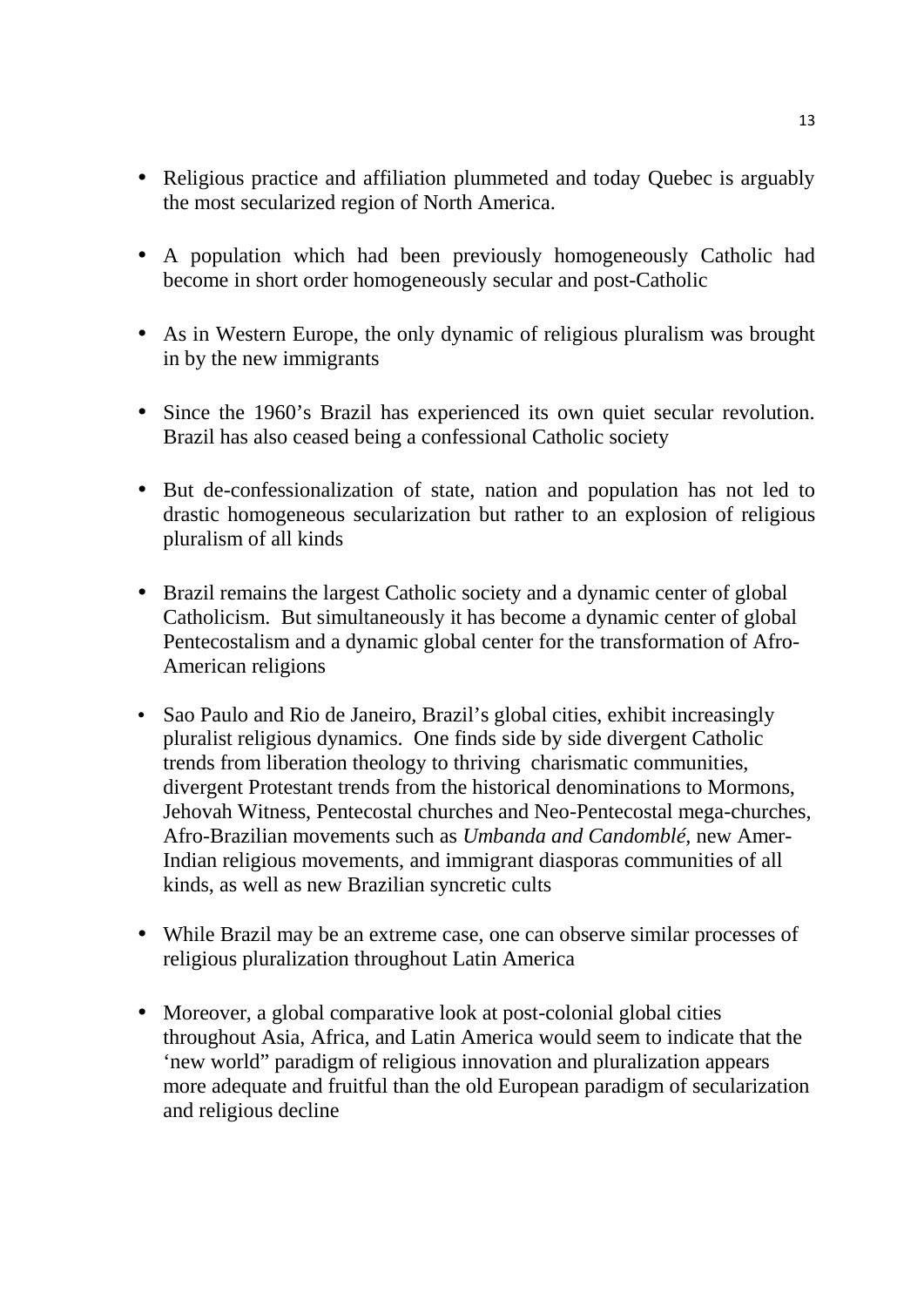- Indeed, the BRICs (Brazil, Russia, India, China) and other emergent socioeconomic powers such as South Africa are all characterized by diverse patterns of religious pluralism
- The modern "secular-religious" system of classification that emerged out of the transformation of Western Christianity and which we tend to characterize as a process of secularization has now become globalized, entering in dynamic transformative interaction with all non-Western systems of classification, pre-axial as well as axial
- All the religio-cultural systems, Christian and non-Christian, Western and non-Western are now being transformed through these global interactive dynamics
- To a certain extent, one can understand this process as the global expansion of the secular immanent frame
- In this respect, not only the so-called "secular" societies of the West but the entire globe is becoming increasingly more secular and "disenchanted"
- The disenchantment of the world does not entail necessarily the disenchantment of consciousness, the decline of religion or the end of magic
- On the contrary, it is compatible with all forms of re-enchantment and religious revival
- The paradox is that the globalization of the Western secular-religious regime leads not to the exit from religion but rather to all kinds of novel religious transformations
- Indeed, what characterizes the contemporary global moment is not only the fact that all forms of human religion, past and present, from the most "primitive" to the most "modern" are available for individual and collective appropriation